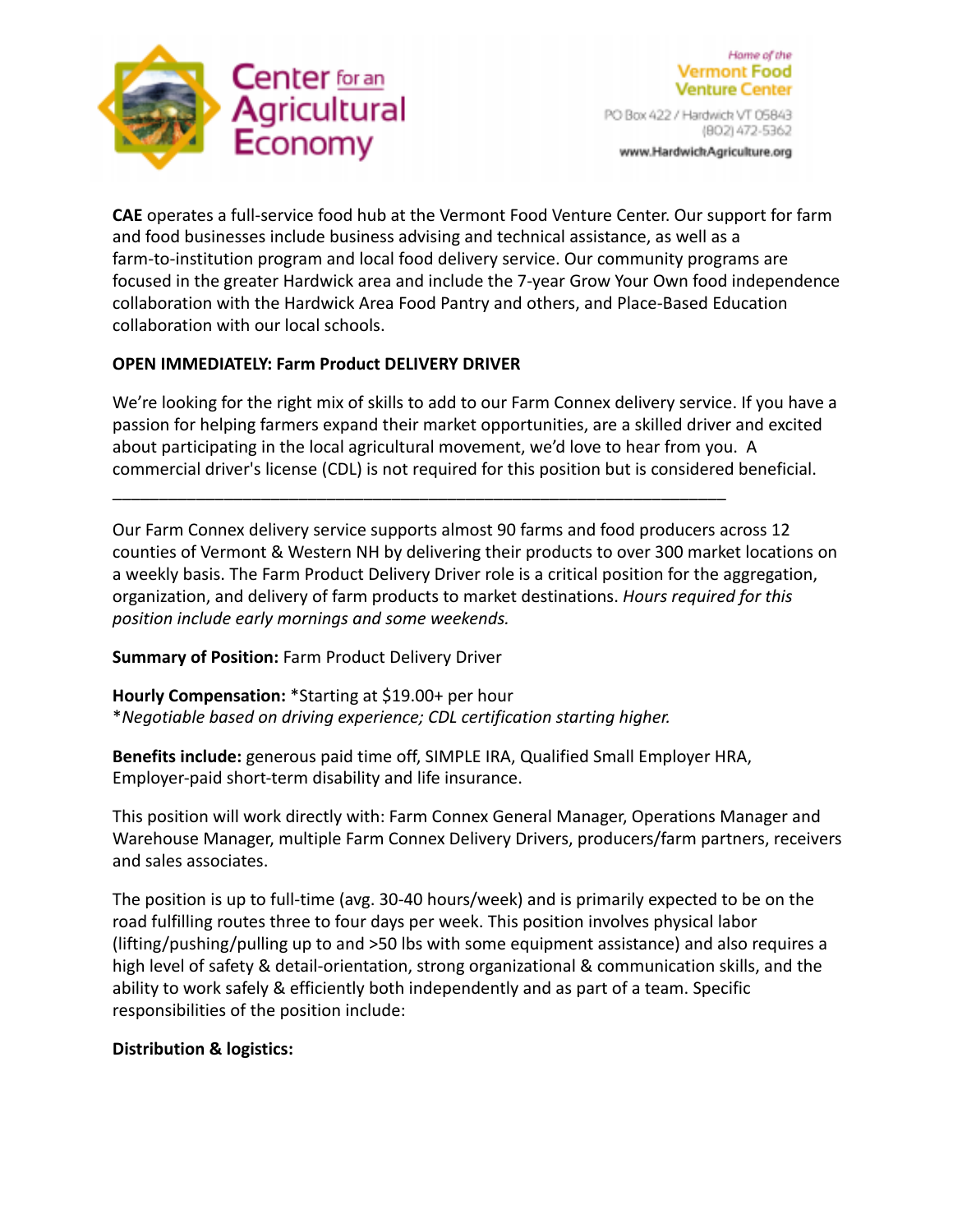- Picking (fulfilling) orders, and making deliveries of perishable products in a safe and appropriate manner.
- AM loading and PM unloading of trucks as needed to maintain efficiency of limited warehouse space and safety of product.
- Maintaining accurate and organized daily delivery records.
- Coordinating product pickups with Farm Connex team members.
- Maintaining reliable and frequent communication with the General Manager and Warehouse Manager.
- As needed, providing assistance in the warehouse or on other distribution tasks, such as packing, moving product, assisting on route delivery, etc.
- Responsibility for vehicle status reports and any daily vehicle needs as coordinated by Operations Manager.
- Availability for early morning shifts to ensure products are at their destination for customer receiving hours.
- Ability to independently perform job responsibilities in a variety of weather conditions.
- Knowledge of basic food safety and handling guidelines is a plus.

## **Customer service engagement:**

- Maintain the highest level of customer service with producers and receivers (*our drivers are the ambassadors of Farm Connex, so the development & maintenance of customer/producer relationships is essential*)
- Communicate regularly with all the members of the Farm Connex team to report any potential issues or needs of producers.

## **Respond to direct operational needs:**

- Adhere to our COVID-19 protocols in consideration of evolving VT DOH guidelines
- Collaborate with staff when unexpected requests or issues arise to resolve them in a collaborative and timely manner
- Pitch-in as needed (warehouse operations troubleshooting, product aggregation, order picking, truck loading, pickup/delivery, paperwork filing, etc.)

# **Background on CAE**

The Center for an Agricultural Economy (CAE) is a not-for-profit organization, which works to build a local, healthy, regenerative food system in the greater Hardwick area and beyond. Through education, outreach, infrastructure, and technical services, the CAE uses partnership and collaboration to achieve a food system that can support working lands and working people. Our approach is rooted in understanding specific community needs, and collaborating with local, regional, and statewide partners across sectors for long-term transformation and resilience.

Building community leadership, investing in relationships, and listening to the needs of the community are core principles CAE applies to all of our work. We encourage anyone interested in this position to reach out with any questions they may have before applying. CAE strives to foster an inclusive and supportive staff culture where learning and growth are supported. CAE believes an equitable food system is one with empowered communities that are socially and